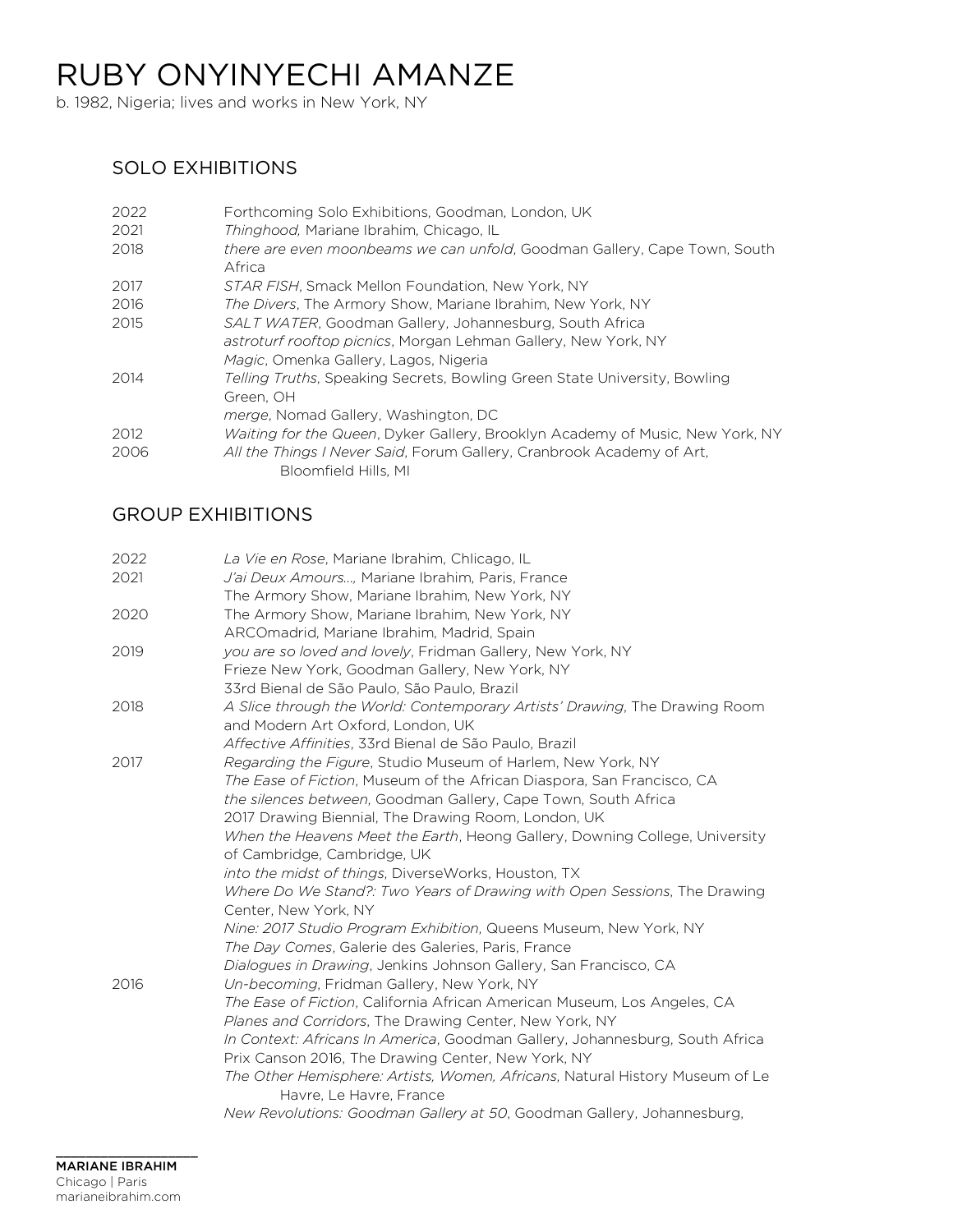|      | South Africa                                                                                                                          |
|------|---------------------------------------------------------------------------------------------------------------------------------------|
|      | <i>The Ease of Fiction, Contemporary Art Museum, Raleigh, NC, USA</i>                                                                 |
|      | KIN, Hanger, Lisbon, Portugal                                                                                                         |
| 2015 | Speaking Back, Goodman Gallery, Cape Town, South Africa                                                                               |
|      | No Such Place, Edward Tyler Nahem Gallery, NY, USA                                                                                    |
|      | Magic, Omenka Gallery, Victoria Island, Lagos, Nigeria                                                                                |
|      | A Constellation, Studio Museum of Harlem, NY, NY                                                                                      |
|      | Remember to Come Back, Mariane Ibrahim Gallery, Seattle, WA                                                                           |
| 2014 | In Sheep's Clothing, Gallery 220, Brooklyn, NY, USA                                                                                   |
|      | BRIC Biennial, Volume I, Bric Arts Gallery, Brooklyn, NY, USA                                                                         |
|      | Mutations, Tiwani Contemporary Gallery, London, UK                                                                                    |
|      | I See You; The Politics of Being, Harvey B. Gantt Center, Charlotte, NC, USA                                                          |
|      | Drawn Truly, Corridor Gallery, Brooklyn, NY, USA                                                                                      |
|      | Telling Truths, Speaking Secrets, Bowling Green State University, Bowling                                                             |
|      | Green, OH                                                                                                                             |
|      | (e) merge, Nomad Gallery, Belgium, Washington D.C.                                                                                    |
| 2013 | Select Fair - Art Basel, Rush Arts Gallery [New York], Miami, FL, USA                                                                 |
|      | Six Draughtsmen, Museum of Contemporary African Diasporan Arts, Brooklyn,                                                             |
|      | NY, USA                                                                                                                               |
|      | no one belongs here more than you, Centre for Contemporary Art, Lagos,                                                                |
|      | Nigeria                                                                                                                               |
|      | Crossing The Line; Contemporary Drawing, Mixed Greens Gallery, New York,                                                              |
|      | NY, USA                                                                                                                               |
|      | Department of Fine and Applied Arts Faculty Exhibition, UNN, Nigeria                                                                  |
| 2012 | Neither Here, Nor There, Brooklyn Public Library Flatbush, Brooklyn, USA                                                              |
|      | Waiting for the Queen, Dyker Gallery, Brooklyn Academy of Music, Brooklyn, NY                                                         |
| 2011 | Part II, Causey Contemporary Gallery, Brooklyn, NY, USA                                                                               |
|      | The Salon, Greenpoint Gallery, Brooklyn, NY, USA                                                                                      |
| 2010 | Paint&Print a Portfolio Project, Amsterdams Grafisch Atelier, The Netherlands                                                         |
|      | Exchange VI: Contemporary Prints; West Gallery, Purdue University, IN, USA                                                            |
|      | Multiplicities of Syntax, Cora Stafford Gallery, University of North Texas, USA                                                       |
|      | Transforming Technology; SGC Philagrafika 2010 Print Conference, University of                                                        |
|      | the Arts, Philadelphia, PA, USA                                                                                                       |
| 2009 | One Night Stand; Main Line Art Center, Haverford, PA, USA                                                                             |
| 2008 | From Taboo to Icon; Ice Box Gallery; Crane Arts, Philadelphia, PA, USA<br>Works on Paper, Philadelphia Sketch Club, Philadelphia, USA |
|      | Works on Paper, Muse Gallery, Philadelphia, PA, USA                                                                                   |
| 2007 | Works on Paper, South Shore Art Center, Cohasset, MA, USA                                                                             |
| 2006 | M.F.A. Graduate Thesis Exhibition. Cranbrook Art Museum, MI, USA                                                                      |
|      | All About Me, Open End Gallery, Chicago, IL, USA                                                                                      |
|      | All the Things I Never Said. Forum Gallery, Cranbrook Academy of Art, MI                                                              |
| 2005 | Self Location, Third Generation. Forum Gallery, Cranbrook Academy, USA                                                                |
| 2004 | Cranbrook /Wayne State Graduate Exchange, Community Arts Gallery, Wayne                                                               |
|      | State University, Detroit, MI, USA                                                                                                    |
|      |                                                                                                                                       |

### AWARDS & RESIDENSIES

| 2018 | Artist Commission Program, Montblanc Cultural Foundation, Hamburg, Germany |
|------|----------------------------------------------------------------------------|
| 2017 | Artist-in-Residence, Spring Workshop, Hong-Kong, China                     |
| 2016 | Open Sessions, The Drawing Center, New York, NY                            |
| 2015 | Artist-in-Residence, Queens Museum, Flushings, USA                         |
| 2016 | Shortlisted for 2016 Prix Canson Drawing Prize, The Drawing Centre, New    |
|      | York, USA                                                                  |
| 2015 | Fountainhead Residency, Miami, USA                                         |
| 2014 | Workspace Artist-in-Residence, Lower Manhattan Cultural Council, New       |
|      | York. USA                                                                  |
| 2014 | Artist-in-Residence, Bric Visual Arts Residency, Brooklyn, USA             |
| 2012 | Faculty Fulbright Scholar, University of Nigeria, Nsukka, Nigeria          |
|      |                                                                            |